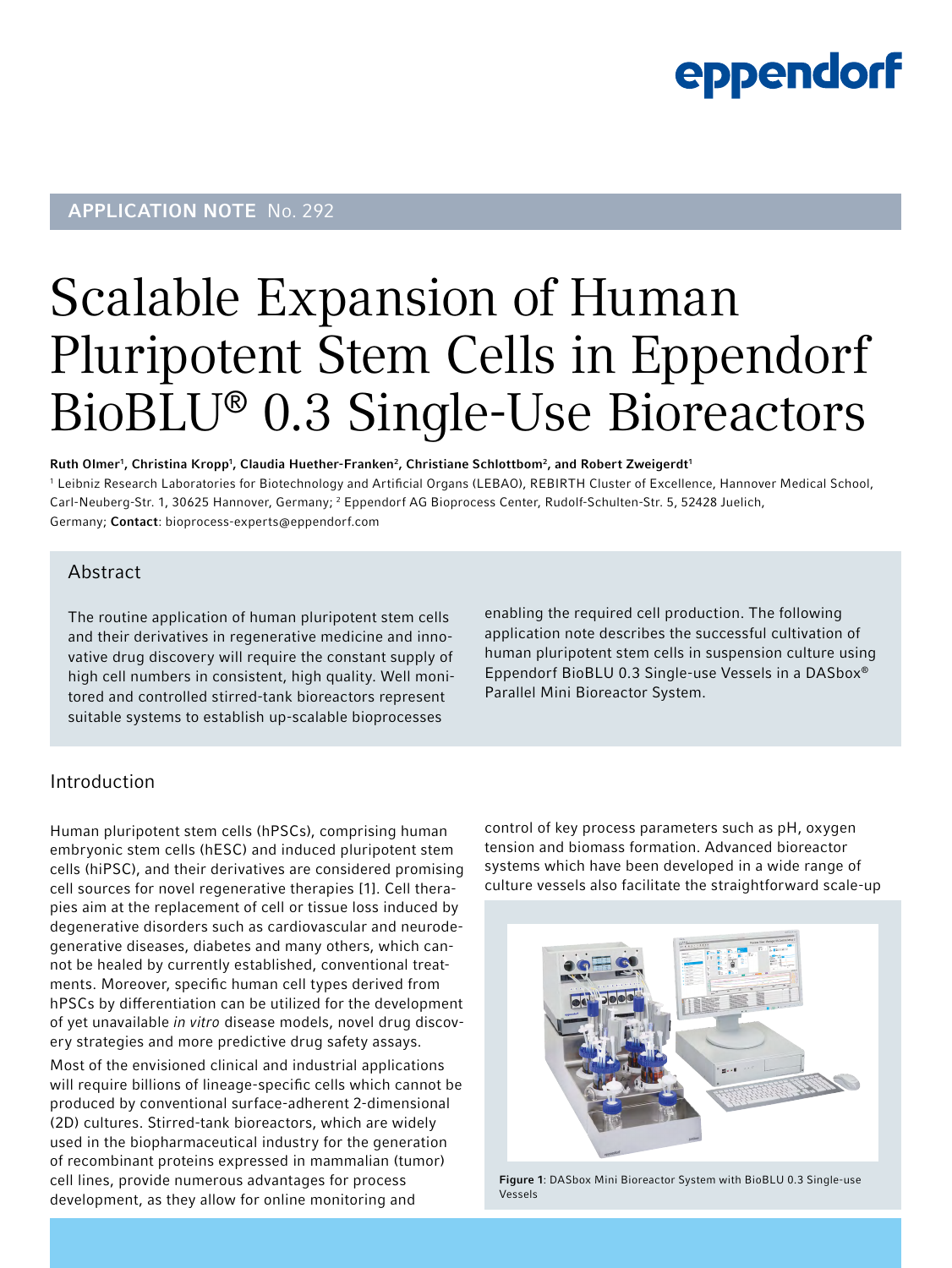#### APPLICATION NOTE I No. 292 I Page 2

## eppendorf



Figure 2: Aggregate formation in stirred suspension culture. After process inoculation by single cell suspension small cell aggregates arose. Increase in aggregate size was observed during the process. Scale bars: 200 µm.

to larger process dimensions. However, cultivation and differentiation of hPSCs in stirred bioreactors apparently require the adaptation of cell cultivation from the established 2D surface-adherent culture to 3-dimensional (3D) suspension culture. It was recently demonstrated that hPSCs can be successfully grown as free floating, "cell only aggregates" in small-scale suspension [2-4]. Based on this knowhow the transfer to a DASGIP® Parallel Bioreactor System with four individually controlled glass vessels having a working volume of 100 - 250 mL each, was established [5]. Optimization of stirring-controlled aggregate formation from single cell inoculated hiPSCs led to an approximately four-fold cell expansion resulting in 2 x 108 cells per vessel (100 mL) using a fed-batch process. However, with regard to the envisioned clinical application of hPSCs, the possibility to utilize single-use culture vessels, which will support the development of GMP-conform processes, is of great interest. Subsequently, aim of this work was to establish a suspension culture of hiPSCs in a parallel DASbox Mini Bioreactor System equipped with fully instrumented BioBLU 0.3 Single-Use Vessels.

#### Materials and Methods

Experiments were performed utilizing the cord blood derived hiPSC line hCBiPSC2 [6]. Suspension cultures were initiated by detachment and dissociation of hiPSC monolayer cultures with accutase (Life Technologies). Single cells were suspended in mTeSRTM1 (STEMCELL Technologies, Vancouver, Canada) supplemented with the ROCK inhibitor Y-27623 (10 µM). Each BioBLU 0.3 singleuse vessel was equipped with probes for p $\mathsf{O}_2$  and pH. The pH probes were calibrated by two-point calibration.  $pO<sub>2</sub>$ probe calibration was conducted under process conditions: headspace gassing with 3 sL/h air plus 5%  $CO<sub>2</sub>$ , stirring at 70 rpm utilizing an pitched-blade impeller [5, 7], 37°C in 100 mL mTeSRTM1; after stable p $O_2$  values were reached a slope calibration was performed. For culture inoculation 25 mL of a single-cell suspension were added to achieve a density of  $5 \times 10^5$  cells /mL in the final 125 mL culture volume. After 48 h the entire medium was replaced daily (batch feeding) excluding cell loss. For cell counting and other analysis a sampling volume of 3.5 mL was harvested daily without medium replacement to prevent culture dilution. This strategy resulted in subsequent culture volume reduction from 125 to approximately 100 mL during the 7 day process duration. Beside p $\mathsf{O}_2$  and pH, glucose and lactate concentrations, viable cell counts and the expression of pluripotency markers were monitored. Daily viable cell counts were performed via a trypan blue exclusion assay after cell-aggregate dissociation by collagenase B (Roche) treatment. Pluripotency assessment was performed by flow cytometry analysis specific to SSEA4 and TRA1-60.

### Results and Discussion

24 h after inoculation of respective single cell suspensions to BioBLU 0.3 Single-Use Vessels small cell aggregates with an average diameter of  $58.1 \pm 23.1$  µm emerged in the stirred cultures. These aggregates, which showed a highly homogeneous size distribution throughout the process, increased in size over the cultivation period resulting in an average diameter of  $139.25 \pm 25.37 \,\mu m$  (figure 2) on day 7.



Figure 3: Growth kinetics of hCBiPSC2 in stirred suspension culture. Cells were seeded at  $5 \times 10^5$  cells /mL (d0) and cell counts were determined daily. An up to 4-fold increase in cell count was achieved in individual runs over 7 days resulting in up to 2.3 x 10<sup>6</sup> cells /mL.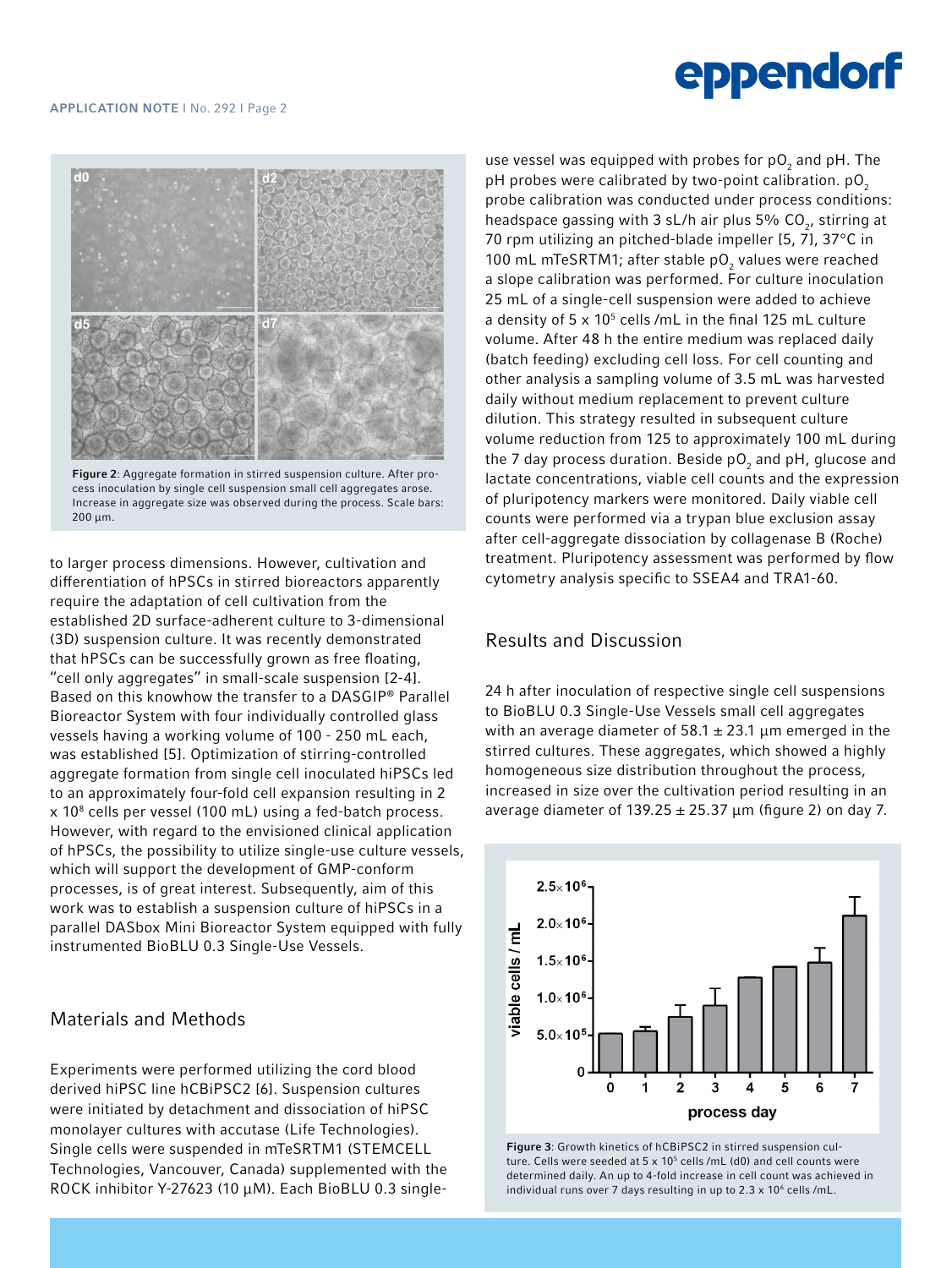## eppendorf



Figure 4: Metabolic activity of hCBiPSC2 in stirred suspension culture. The culture medium was replaced daily starting at 48 h thereby resulting respective glucose and lactate concentration patterns. The pH dropped from 7.4 in fresh medium to lowest values of ~6.8 at the end of a 24 h feeding interval on process days 5-7.

A robust ~4-fold increase in viable cell count was achieved in this fed-batch process resulting in an average cell concentration of 2.1  $\times$  10<sup>6</sup> cells/mL on day 7 and thus a total cell yield of  $\sim$ 2.1 x 10 $^{\rm 8}$  cells per vessel (figure 3).



Figure 5: Expression of pluripotency-associated surface markers is retained after expansion in stirred suspension cultures. Flow cytometry revealed that the majority of cells that were harvested at the process endpoint (after day 7) expressed pluripotency-associated surface markers TRA 1-60 and SSEA 4 (gray line represents isotype controls).

Monitoring the metabolic activity revealed  $\sim$ 47% of glucose consumption and accumulation of 7.4 mM lactate at 48 hours. The metabolic activity was also followed by online measurements of  $pH$  and  $pO<sub>2</sub>$ . Increasing cell numbers over time resulted in a maximum pH drop to 6.8 (figure 4; as compared to pH 7.4 in fresh medium) and dissolved oxygen

levels decreased to 57% (data not shown). The expression of pluripotency-associated surface markers TRA 1-60 and SSEA4 were determined at the process endpoint to evaluate the quality of the expanded hPSCs. Flow cytometry revealed that the majority of the yielded cell population retained expression of these markers i.e. 84% positivity for TRA 1-60 and 90% for SSEA4 (figure 5) was observed suggesting maintenance of pluripotency in this cultivation process.

#### Conclusion

This set of experiments demonstrates the successful expansion of human pluripotent stem cells applying the DASbox system in combination with BioBLU 0.3 Single-Use Vessels. In a 7 day-lasting expansion process in stirred suspension culture cell yields of up to 2.3  $\times$  10<sup>8</sup> cells /100 mL were obtained, which is in good agreement with our previous data in the DASGIP Parallel Bioreactor System, stirred glass vessel system (DS0200TPSS; 100-250 mL working volume) [5]. Notably cells generated by the described process retained expression of established, pluripotency associated cell surface markers. The work confirms the general applicability of the culture system for hPSC expansion in stirred suspension and reveals the DASbox system in combination with BioBLU 0.3 Single-Use Vessels to be an excellent platform for further process optimization and future adaptation to lineage-specific hPSC differentiation processes.

#### References

1. Zweigerdt, R., Large Scale Production of Stem Cells and Their Derivatives. Adv Biochem Eng Biotechnol, 2009. 114: p. 201-35 2. Olmer, R., et al., Long term expansion of undifferentiated human iPS and ES cells in suspension culture using a defined medium. Stem Cell Res, 2010. 5(1): p. 51-64.

3. Singh, H., et al., Up-scaling single cell-inoculated suspension culture of human embryonic stem cells. Stem Cell Res, 2010. 4(3): p. 165-79.

4. Zweigerdt, R., et al., Scalable expansion of human pluripotent stem cells in suspension culture. Nat Protoc, 2011. 6(5): p. 689-700.

5. Olmer, R., et al., Suspension culture of human pluripotent stem cells in controlled, stirred bioreactors. Tissue Eng Part C Methods, 2012. 18(10): p. 772-84.

6. Haase, A., et al., Generation of induced pluripotent stem cells from human cord blood. Cell Stem Cell, 2009. 5(4): p. 434-41.

7. Schroeder, M., et al., Differentiation and lineage selection of mouse embryonic stem cells in a stirred bench scale bioreactor with automated process control. Biotechnol Bioeng, 2005. 92(7): p. 920-33.